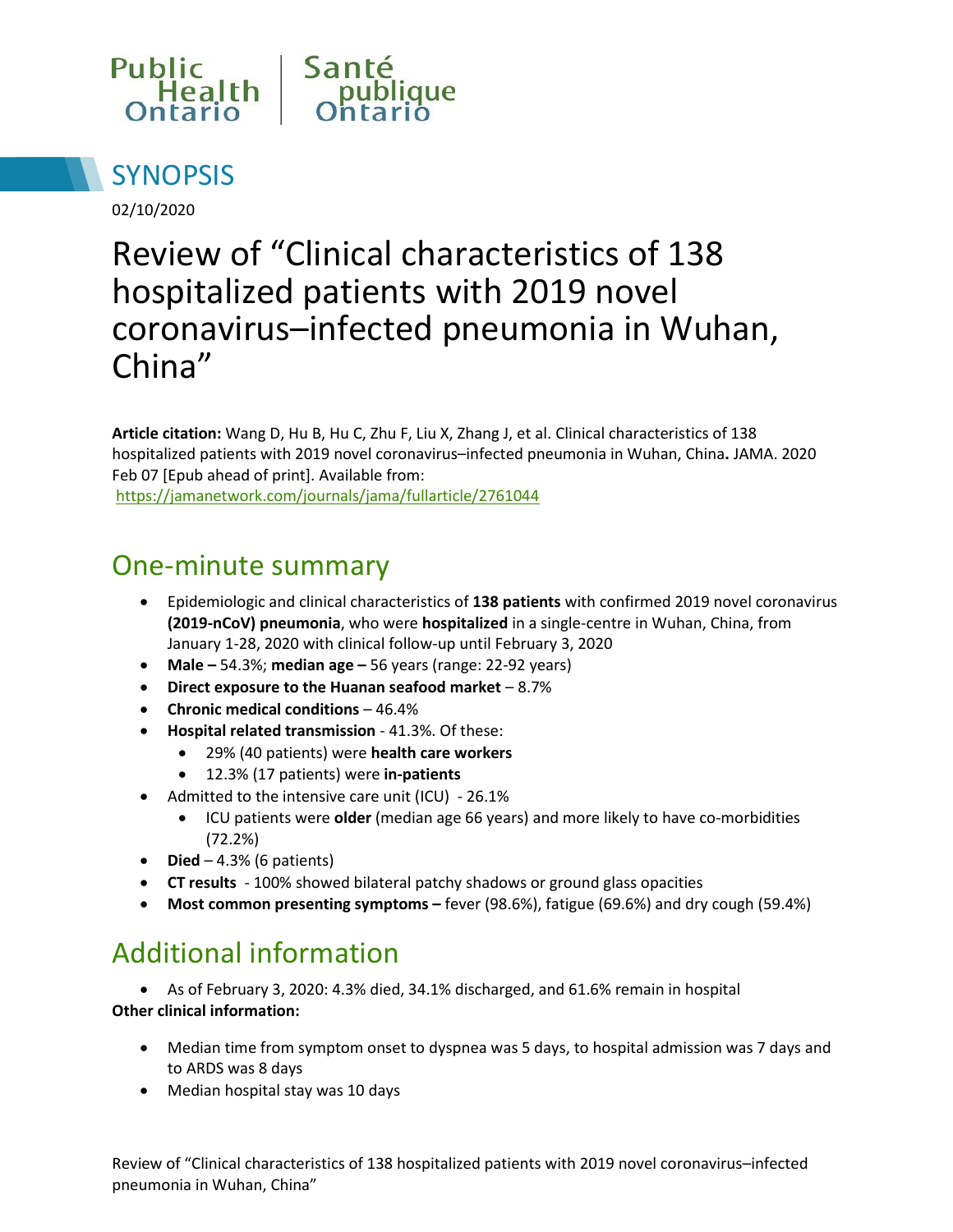- Acute respiratory distress syndrome occurred in 19.6%
- Diarrhea was present in only 10.1%

#### **Treatment provided:**

- 89.9% received antiviral therapy (oseltamivir)
- 64.4% received antibiotic therapy (moxifloxacin, ceftriaxone, azithromycin)
- 44.9% received glucocorticoid therapy
- 26.1% transferred to ICU
- 10.9% received non-invasive ventilation and 12.3% invasive mechanical ventilation
- 1.45% received continuous blood purification due to renal failure and 2.9% were treated with extracorporeal membrane oxygenation (ECMO)

No effective outcomes were observed from antiviral, antibiotic or glucocorticoid therapies.

## PHO reviewer's comments

- This retrospective case series does not represent the full-spectrum of 2019-nCoV symptom severity as it focuses only on hospitalized cases with confirmed 2019-nCoV pneumonia. This study did not include information on mild cases, suspected cases, or cases that did not require hospitalization.
- There was no information provided in the study about whether infected healthcare workers were wearing personal protective equipment.